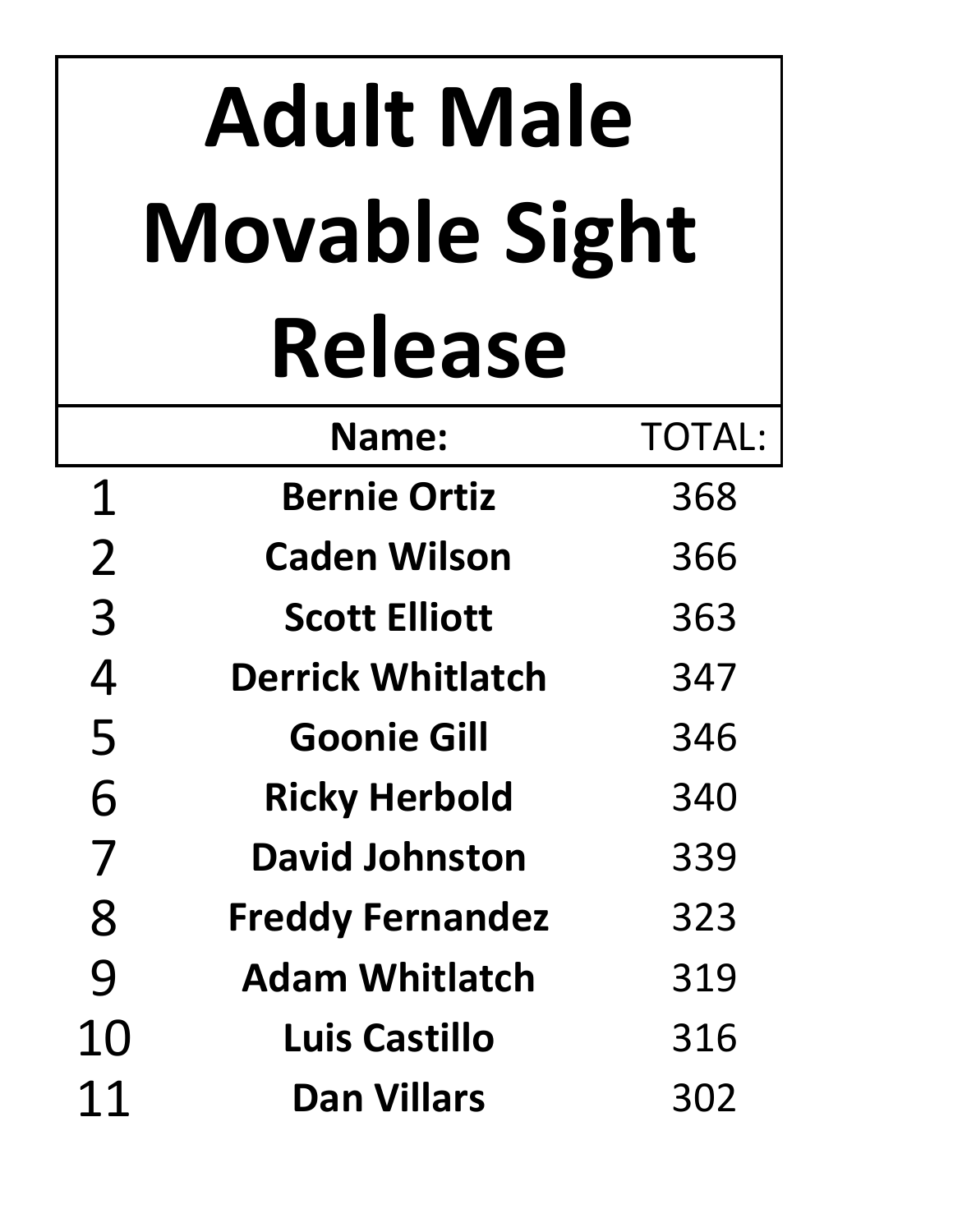| 12 | <b>Jared McLain</b>        | 299      |
|----|----------------------------|----------|
| 13 | <b>Brandon Hershkowitz</b> | 297      |
| 14 | <b>Pablo Sanchez</b>       | 272      |
| 15 | <b>Donald Vaughn</b>       | 272      |
| 16 | <b>Adam Winter</b>         | 263      |
| 17 | <b>Jason Ellingson</b>     | 230      |
| 18 | <b>Stephen Greenwood</b>   | $\Omega$ |
| 19 | <b>Jason Andre</b>         | O        |
|    |                            |          |

## **Name:** TOTAL: **Rocky Smith** 277 **Adult Female Movable Sight Release**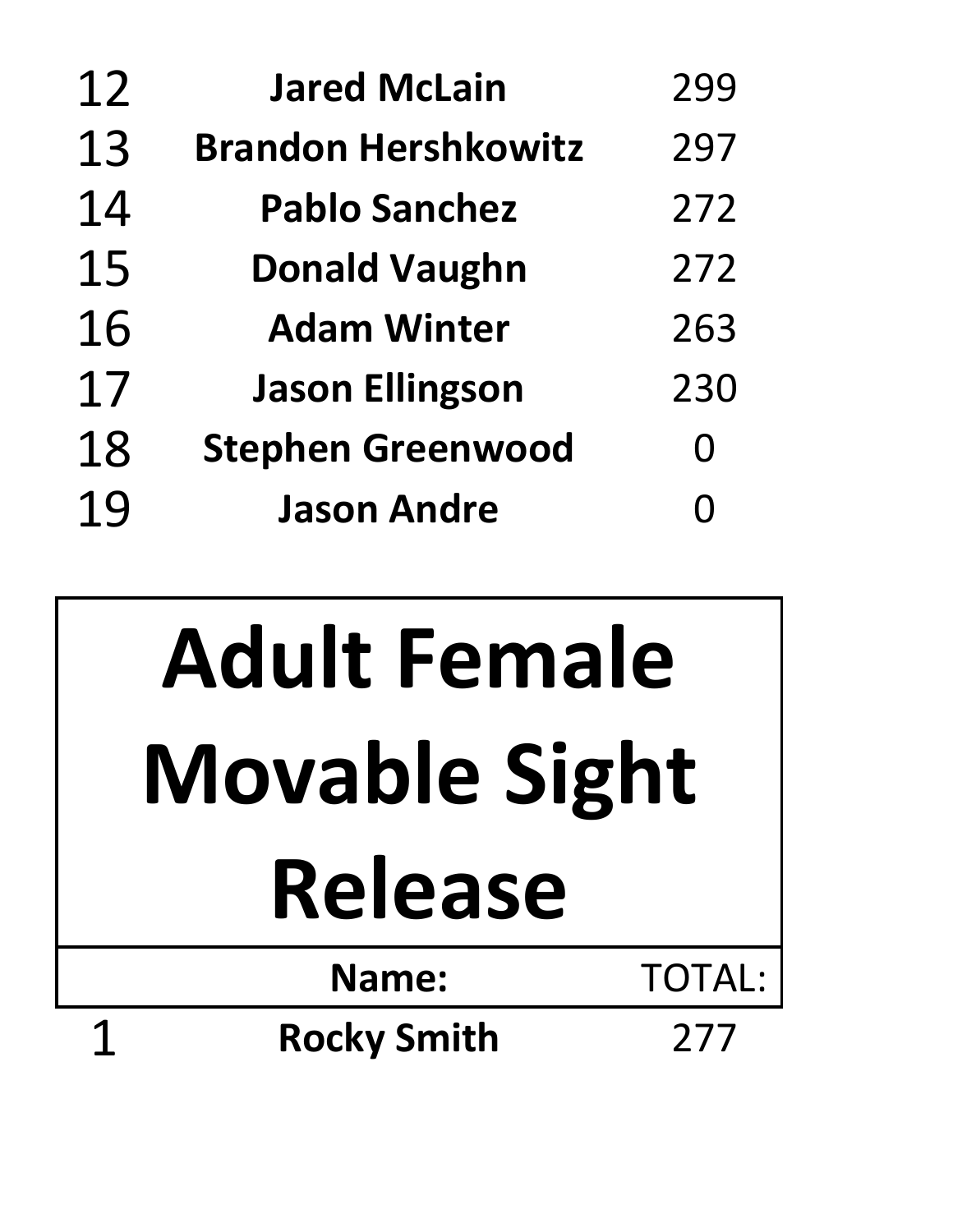## **Adult Male Fixed Sight Release**

|                | Name:                    | <b>TOTAL:</b> |
|----------------|--------------------------|---------------|
| 1              | <b>Greg McClain</b>      | 351           |
| $\overline{2}$ | <b>Alex Romero</b>       | 343           |
| 3              | <b>Rommel de Asis</b>    | 331           |
| 4              | <b>Jacob Ellsworth</b>   | 330           |
| 5              | <b>Kevin Hewitt</b>      | 300           |
| 6              | <b>Nathan Hardy</b>      | 292           |
| 7              | <b>Blake Buchanan</b>    | 243           |
| 8              | <b>Gerardo Velasquez</b> | 227           |
| 9              | <b>Paul Borse</b>        | 226           |
| 10             | <b>Phil Hardy</b>        |               |
|                |                          |               |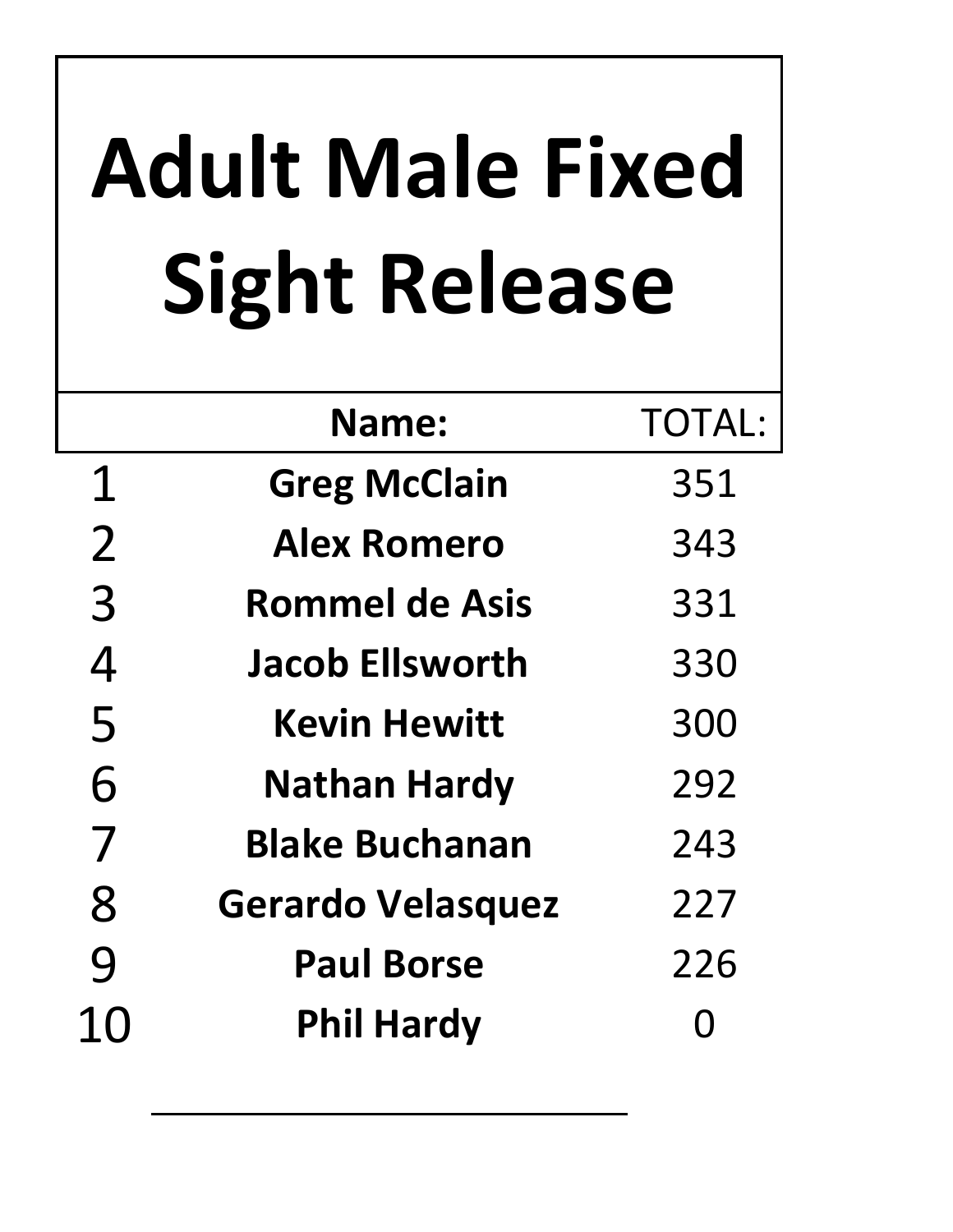| <b>Adult Female Fix</b> |                            |               |
|-------------------------|----------------------------|---------------|
|                         | Sight Rel.                 |               |
|                         | <b>Name:</b>               | <b>TOTAL:</b> |
| $\mathbf 1$             | <b>Cherry Furlan</b>       | 290           |
| $\overline{2}$          | <b>Sara Newham-Johnson</b> | 274           |
| 3                       | <b>Cindy Villars</b>       | 226           |
|                         | <b>Katie Winters</b>       | 171           |

| <b>Adult Male</b>        |                          |               |
|--------------------------|--------------------------|---------------|
| <b>Hunter</b>            |                          |               |
|                          | Name:                    | <b>TOTAL:</b> |
|                          | <b>John Gomez</b>        | 311           |
| $\overline{\phantom{a}}$ | <b>Jacob Castellanos</b> | 257           |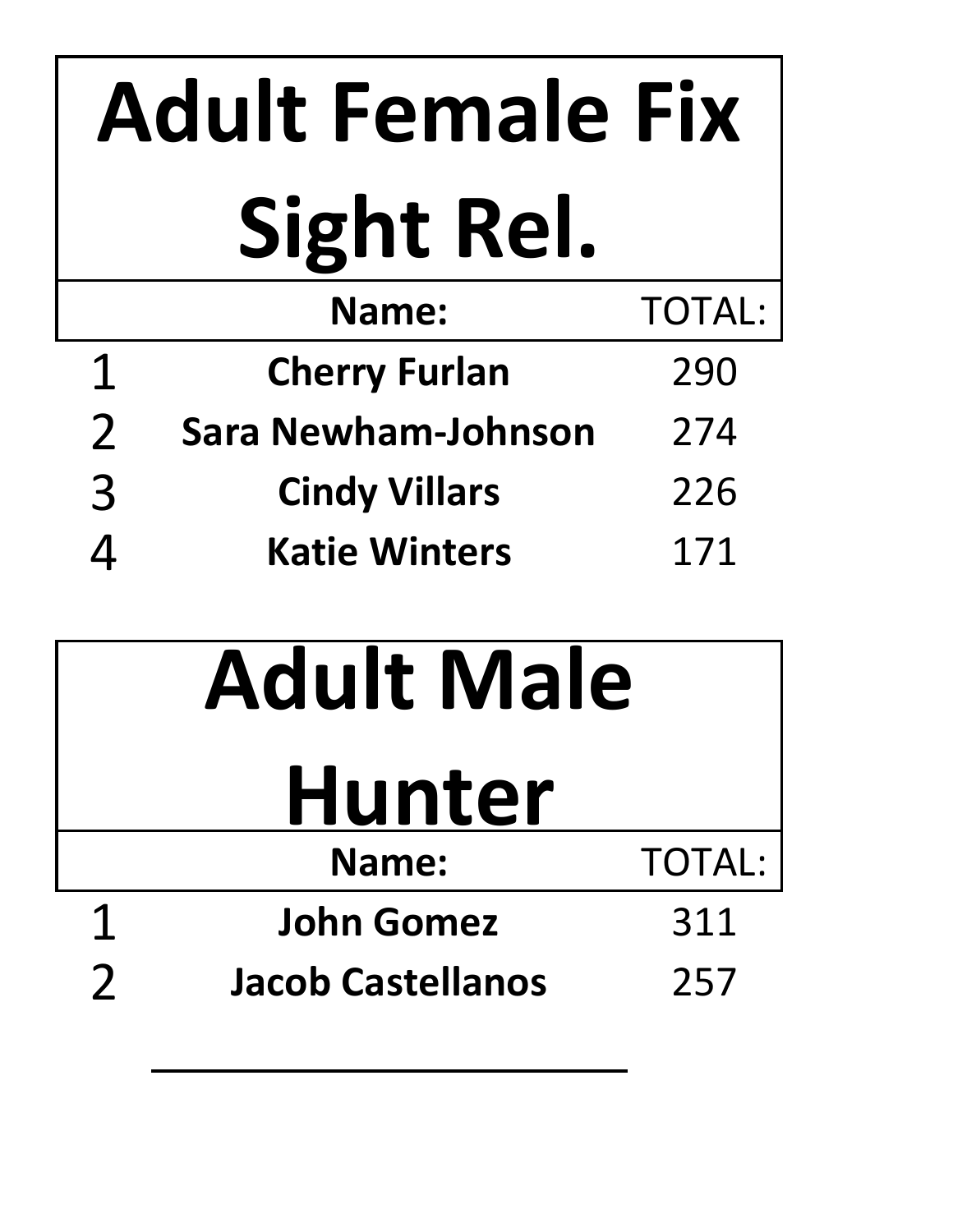| <b>Adult Male</b>       |                     |               |  |
|-------------------------|---------------------|---------------|--|
| <b>Non-Sight Finger</b> |                     |               |  |
|                         | <b>Name:</b>        | <b>TOTAL:</b> |  |
| 1                       | <b>Dan Piccoli</b>  | 101           |  |
|                         |                     |               |  |
| <b>Adult Male</b>       |                     |               |  |
|                         | Longbow             |               |  |
|                         | <b>Name:</b>        |               |  |
| 1                       | <b>Roy Brokaw</b>   | 183           |  |
| $\overline{2}$          | <b>Mark Houston</b> | 177           |  |
| 3                       | John Scordo         | 175           |  |
|                         | Loo Hazalauict      | 17つ           |  |

**Lee Hazelquist** 172<br>
5 **Renal Earl** 166<br>
6 **Israel Avina** 157<br>
7 **Jon Hernandez** 127 Renal Earl 166 **Israel Avina** 157 **Jon Hernandez** 127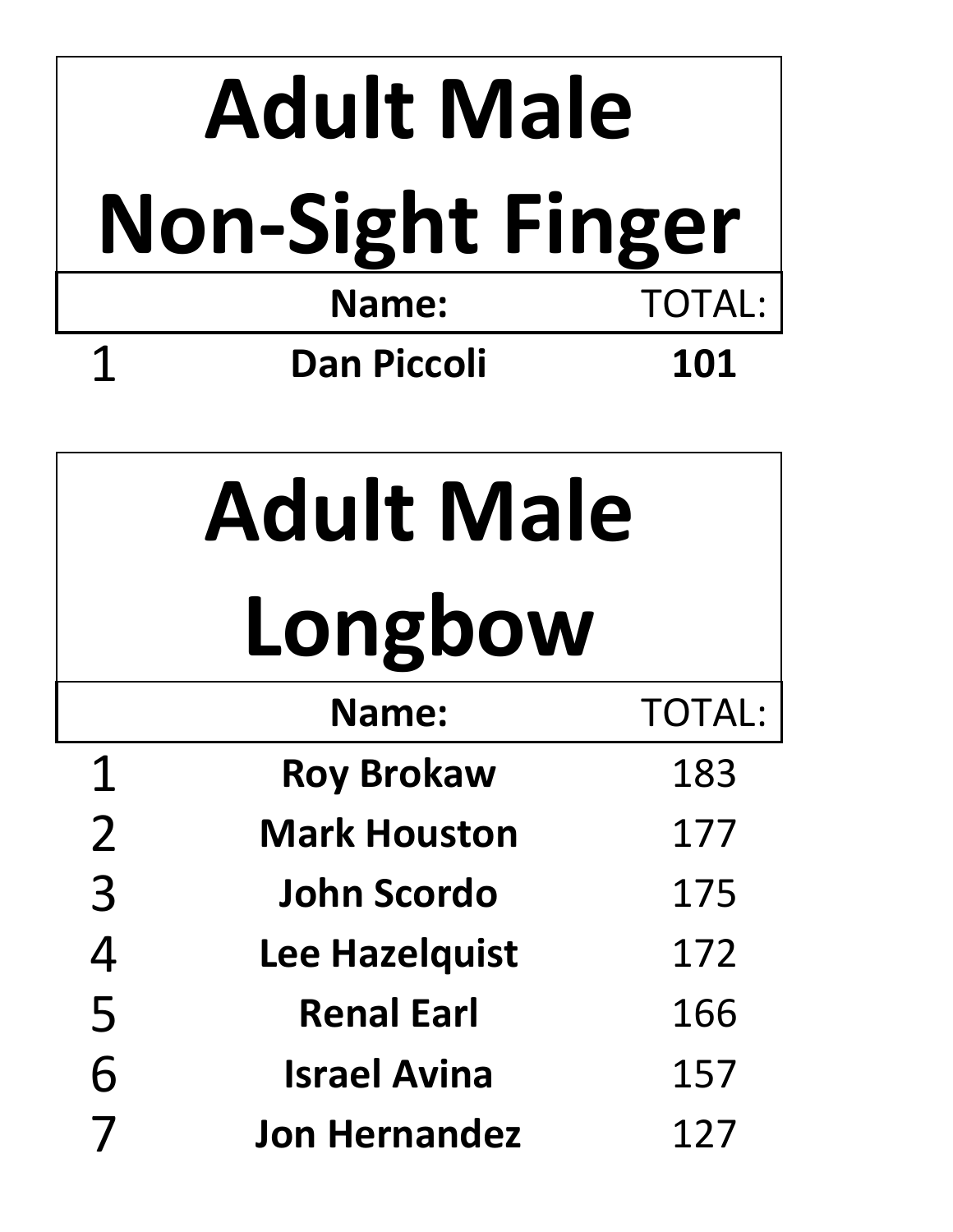| <b>Adult Female</b>                 |                       |               |
|-------------------------------------|-----------------------|---------------|
| Longbow                             |                       |               |
|                                     | <b>Name:</b>          | <b>TOTAL:</b> |
| $\mathbf 1$                         | <b>Julie Robinson</b> | 175           |
| $\overline{2}$                      | <b>Karen Freed</b>    | 137           |
| <b>Adult Male</b><br><b>Recurve</b> |                       |               |
|                                     | Name:                 | <b>TOTAL:</b> |
| $\mathbf 1$                         | <b>Ted Coleman</b>    | 205           |
| $\overline{2}$                      | <b>Domenico Russo</b> | 149           |
| 3                                   | <b>Ted Gilmore</b>    | 105           |
| $\overline{4}$                      | <b>David Bush</b>     | 71            |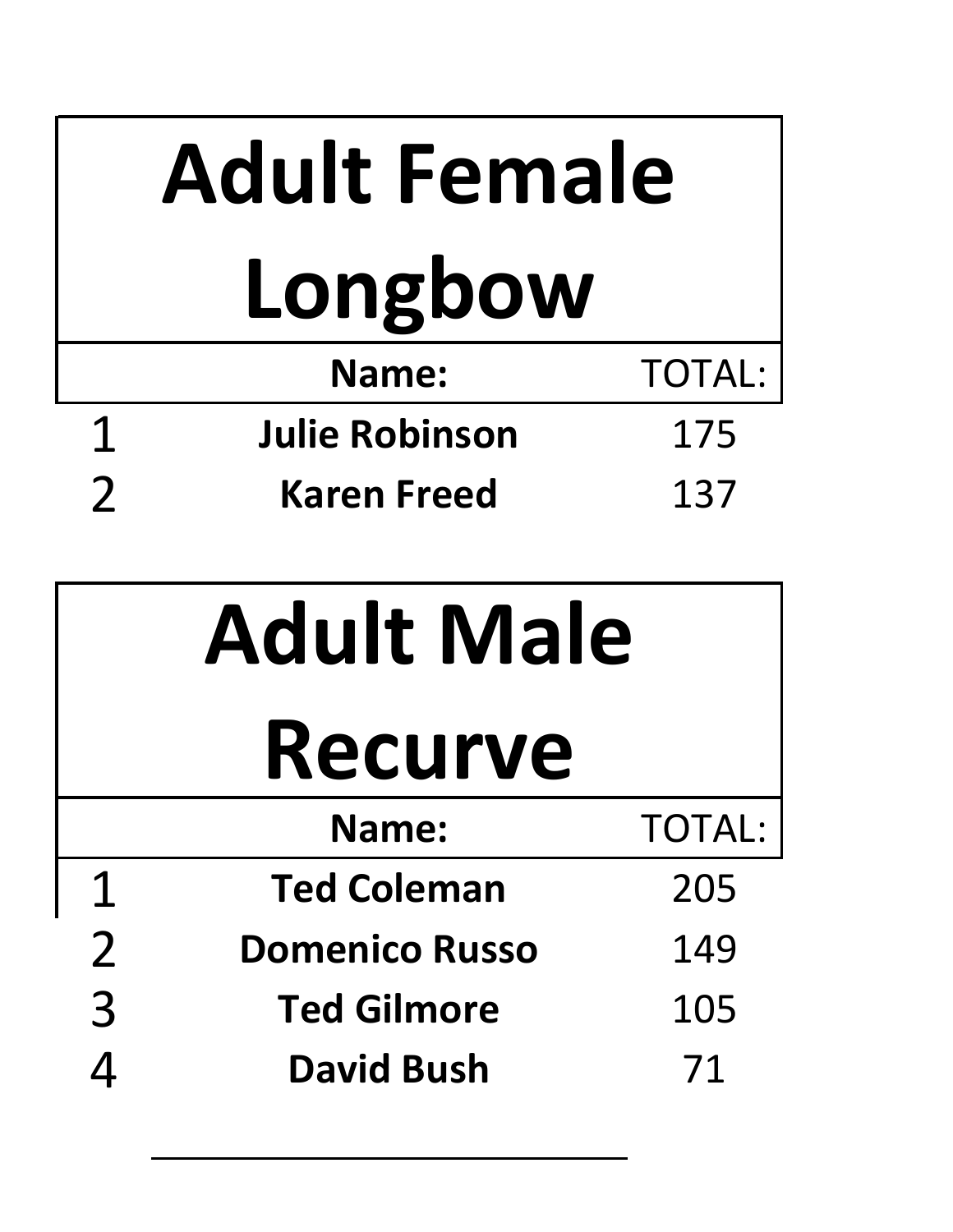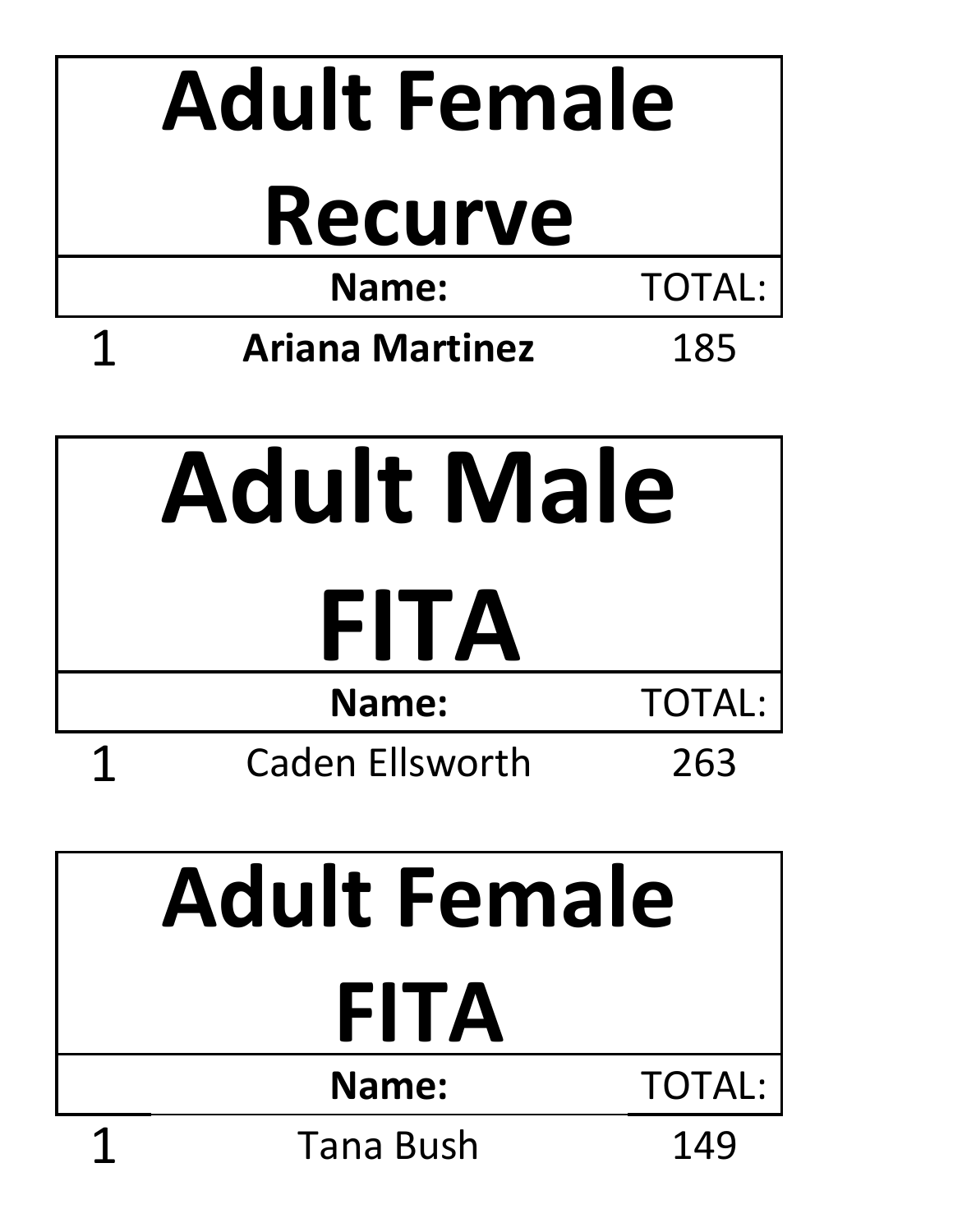|                | <b>Senior Male Sight</b> |               |
|----------------|--------------------------|---------------|
|                | Name:                    | <b>TOTAL:</b> |
| $\mathbf 1$    | <b>Eric Oates</b>        | 358           |
| $\overline{2}$ | <b>Michael Cole</b>      | 347           |
| 3              | <b>Byrd Furlan</b>       | 338           |
| $\overline{4}$ | <b>Jose Saldana</b>      | 304           |
| 5              | <b>Scott Whitlatch</b>   | 185           |
|                | <b>Bob Gelty</b>         |               |

| <b>Senior Female</b> |                        |               |
|----------------------|------------------------|---------------|
| Sight                |                        |               |
|                      | Name:                  | <b>TOTAL:</b> |
|                      | <b>Judy McLaughlin</b> | 225           |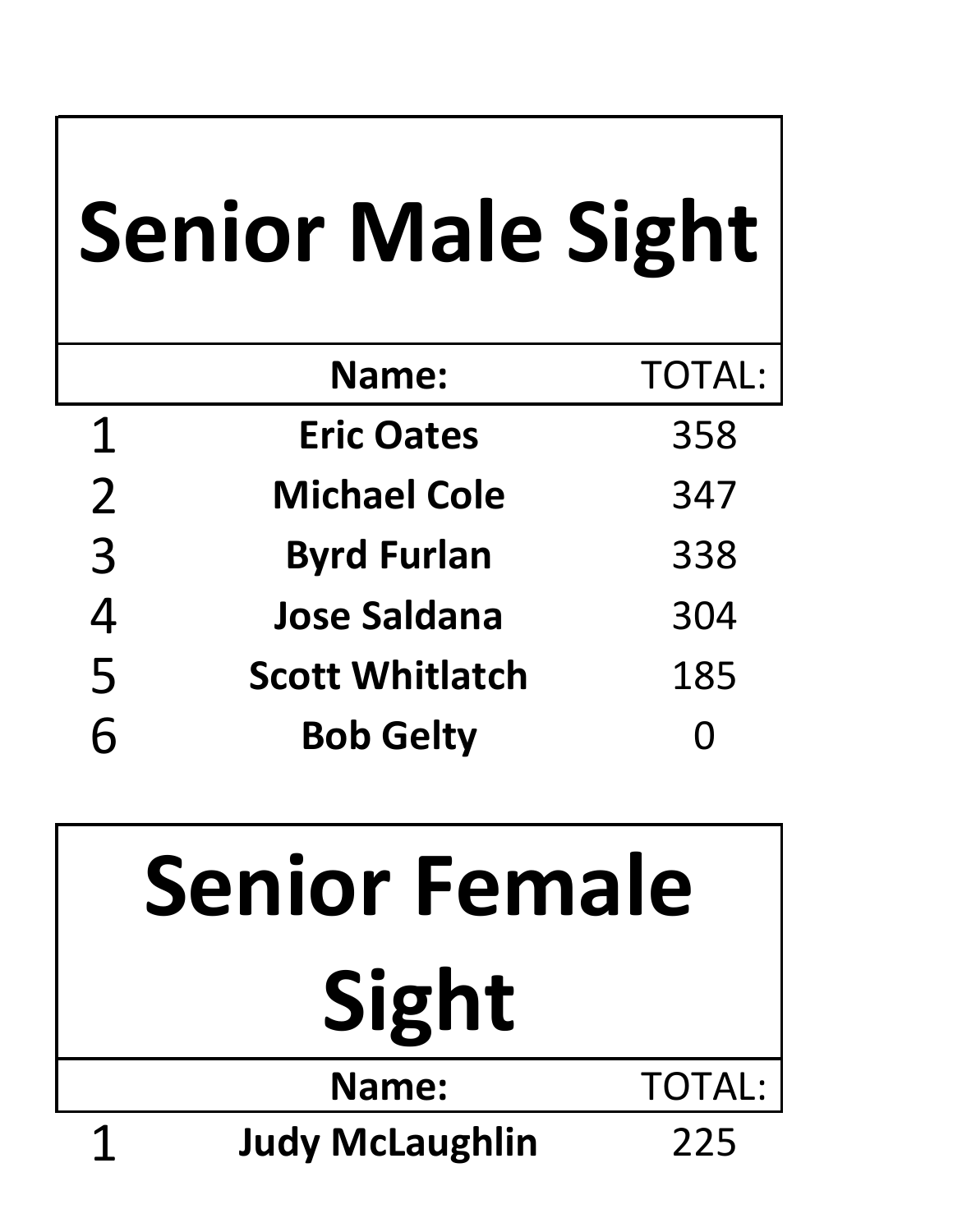| Young Adult Male |                       |               |
|------------------|-----------------------|---------------|
| Sight            |                       |               |
|                  | Name:                 | <b>TOTAL:</b> |
|                  | <b>Jacob Vandehey</b> | 333           |
|                  | <b>Jimmy Griep</b>    | 195           |

|                | <b>Youth Male Sight</b> |               |
|----------------|-------------------------|---------------|
|                | Name:                   | <b>TOTAL:</b> |
|                | <b>James Ray</b>        | 296           |
| $\overline{2}$ | <b>Ryder Ellsworth</b>  | 150           |
| $\mathbf{R}$   | <b>Logan Vaughan</b>    | 114           |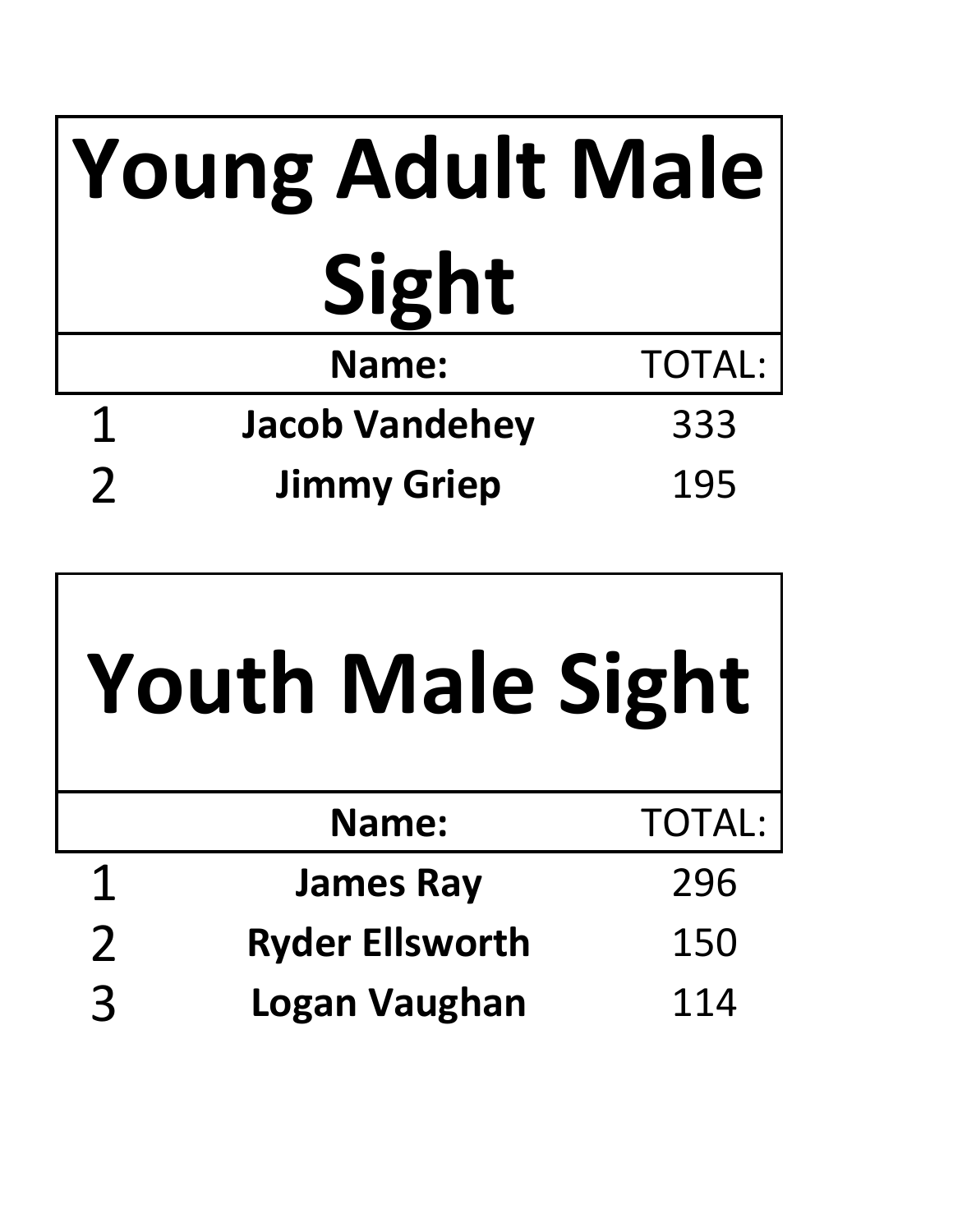